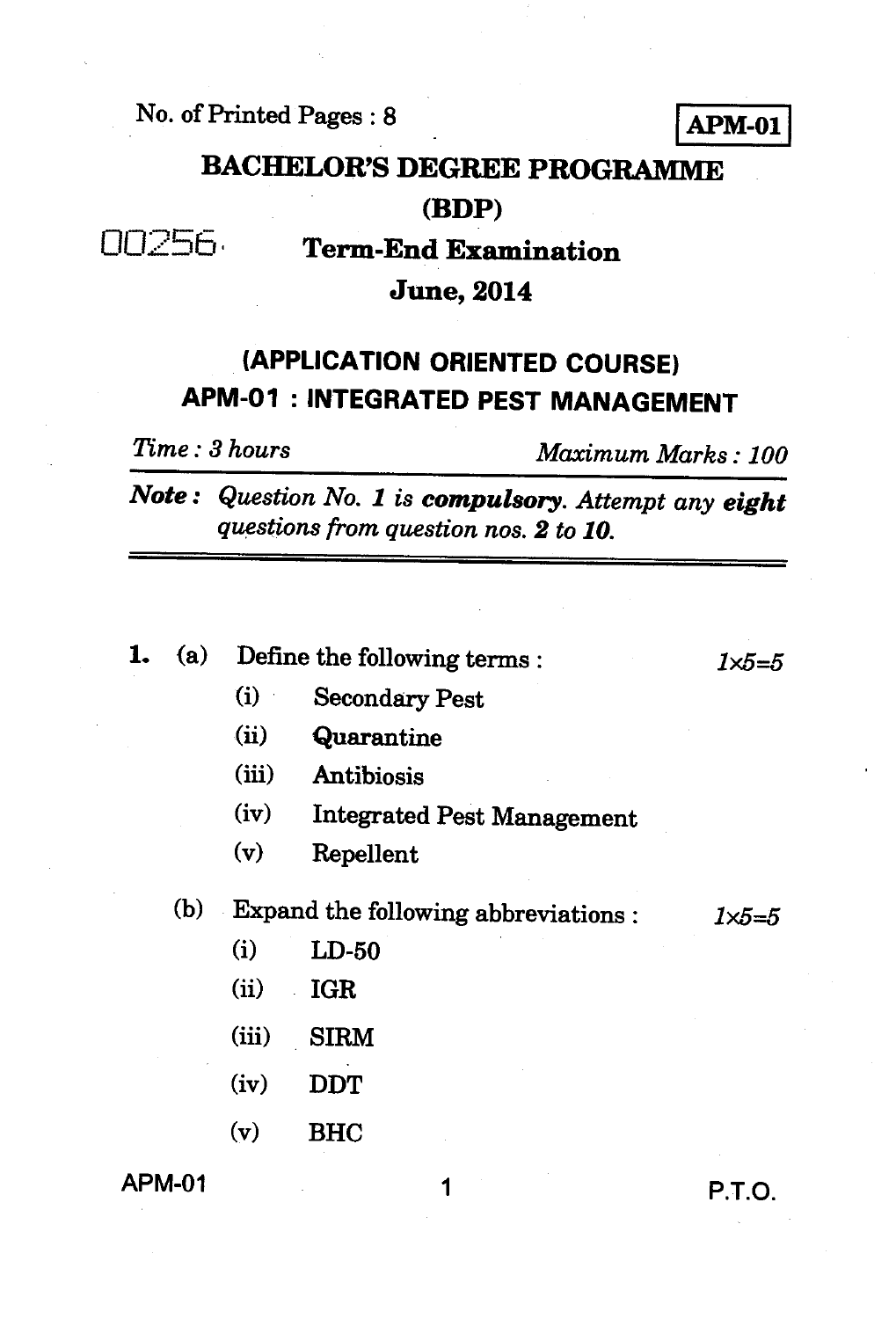(c) Match the columns I and II :  $1 \times 5 = 5$ 

|     | $Column - I$ |       | $Column - II$                 |
|-----|--------------|-------|-------------------------------|
| (A) | Fungi        | (i)   | Kills Plant                   |
| (B) | Mutation     | (ii)  | Arthropods                    |
| (C) | Phytotoxic   | (iii) | <b>Biopesticide</b>           |
| (D) | Crabs        | (iv)  | Interlinking<br>of food-chain |
| (E) | Food Web     | (v)   | Heritable change              |

(d) Fill in the blanks :  $1 \times 5 = 5$ 

- (i) A pesticide toxic to mites and ticks is called
- (ii) The compound that inhibits the feeding of an insect pest is called
- (iii) Planting and harvesting different crops in narrow strips is called
- (iv) Non-native organism introduced into an area in which it does not naturally occur is known as
- (v) pests occasionally cause economic damage to crops.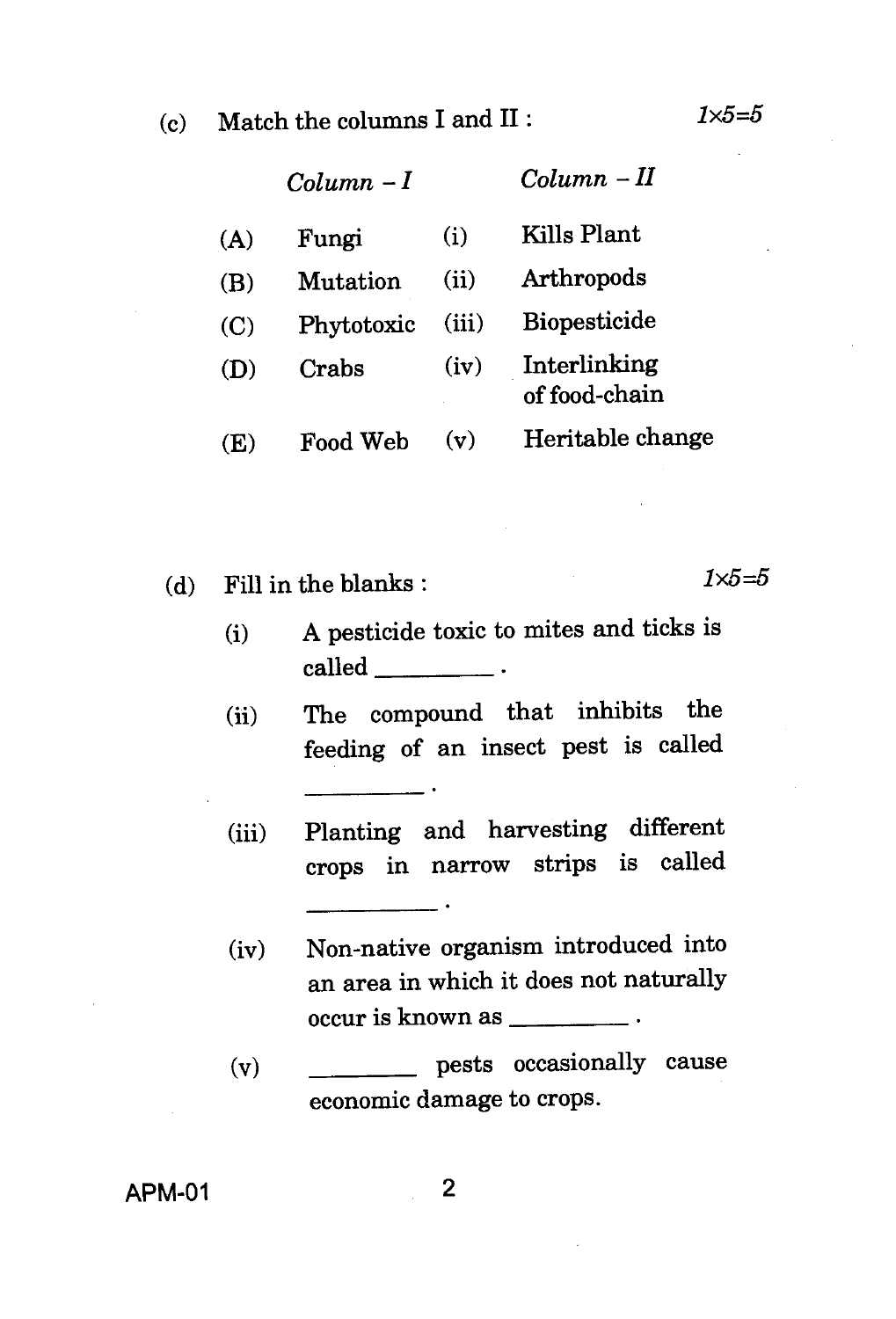**2. Describe major strategies and tactics of IPM.** *10*  **3.** Differentiate between the following :  $2\frac{1}{2} \times 4 = 10$  (a) Biological and Chemical control **(b) Monophagous and Polyphagous pests (c) Intercropping and Multicropping (d) General Equilibrium Position and Economic Injury Level 4.** Write short notes on any *two* of the following :  $5 \times 2 = 10$ **(a) Sustainable Agriculture (b) Sterile Insect Technique (SIT) (c) Damage caused by Nematodes 5. Describe important characteristics of insects which make them successful as pests.** *10*  **6.** *(a)* **Describe about the management of stored grain pests.** *5*  **(b) Explain the application of satellite remote sensing for pest management in India.** *5*  **7. What is genetic engineering ? Describe its role in pest management with special reference to** *Bt*  **cotton. 8.** *(a)* **What are the different types of biopesticides ? Explain** *any one* **biopesticide.** *5*  **(b) Describe The Insecticides Act of India, 1968.** *5 10* 

**APM-01 3 P.T.O.**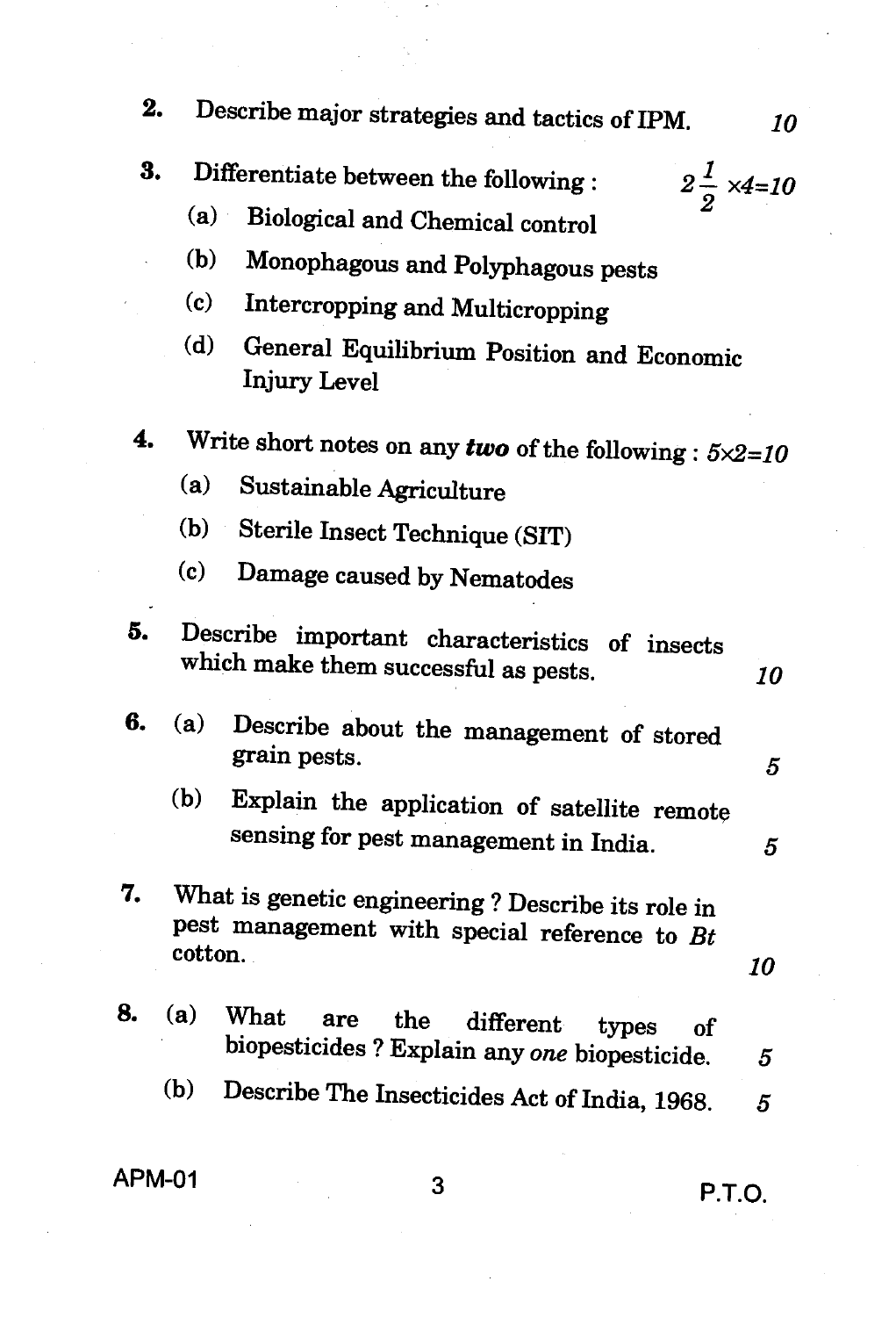9. Explain the medical importance of different species of mosquitoes. Discuss their control measures.

*10* 

10. What strategies should be adopted in future to promote IPM ? Explain. **10**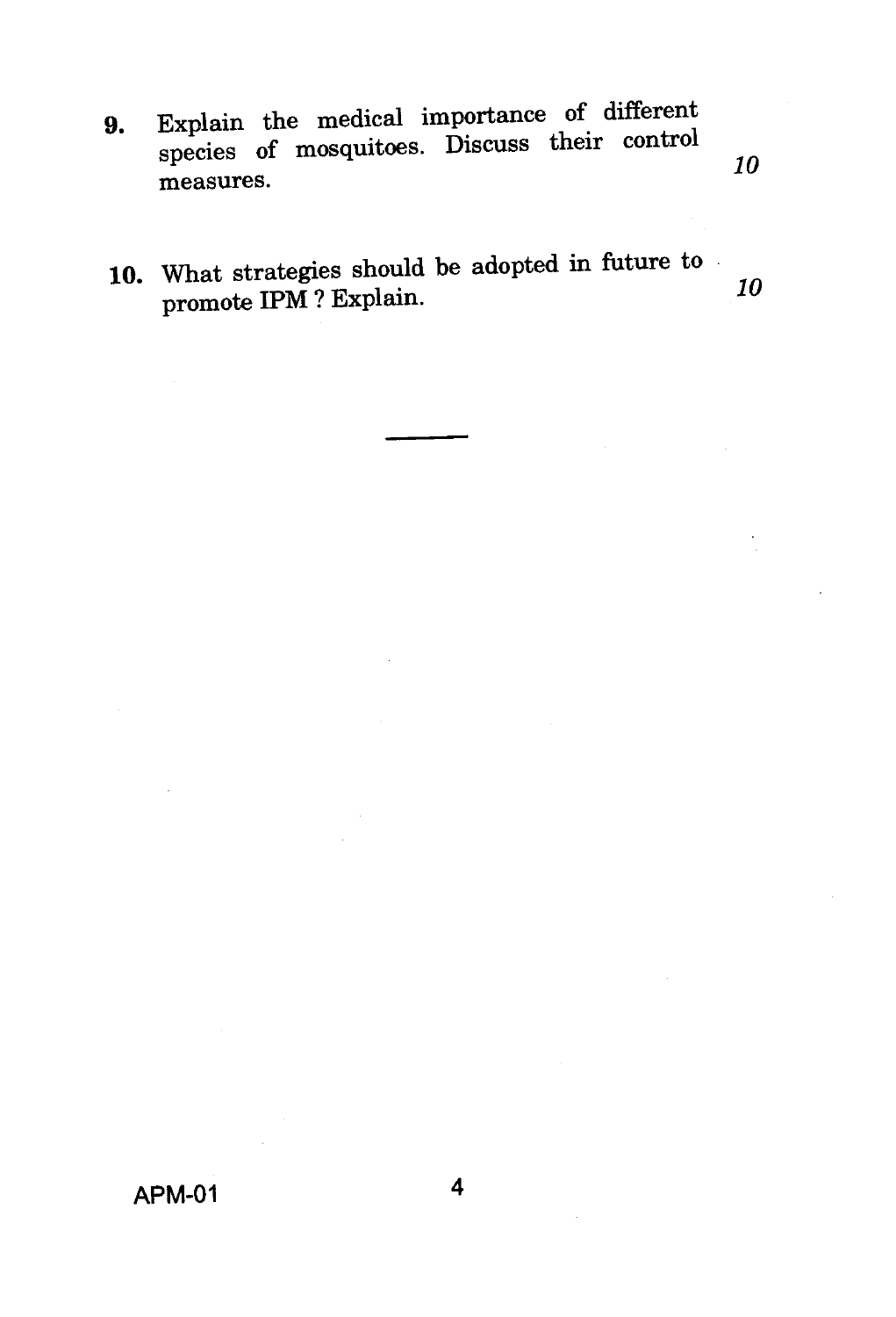ए.पी.एम.-01

स्नातक उपाधि कार्यक्रम

(बी.डी.पी.)

सत्रांत परीक्षा

जून, 2014

### (व्यवहारमूलक पाठ्यक्रम) ए.पी.एम.-01: समाकलित पीड़क प्रबंधन

समय : 3 घण्टे

अधिकतम् अंक : 100

नोट : प्रश्न सं. 1 अनिवार्य है । प्रश्न सं. 2 से 10 में से किन्हीं आठ प्रश्नों के उत्तर दीजिए ।

| 1. (क) निम्नलिखित पदों की परिभाषा लिखिए : | $1 \times 5 = 5$ |
|-------------------------------------------|------------------|
|-------------------------------------------|------------------|

- द्वितीयक पीड़क  $(i)$
- संगरोध  $(ii)$
- (iii) प्रतिजीविता
- समाकलित पीड़क प्रबंधन  $(iv)$
- प्रतिकर्षक  $(v)$
- निम्नलिखित संक्षिप्तिओं का पूरा-पूरा नाम लिखिए: 1×5=5 (ख)
	- $(i)$  $LD-50$
	- $(ii)$ **IGR**
	- $(iii)$ **SIRM**
	- $(iv)$ **DDT**
	- $(v)$ **BHC**

**APM-01** 

5

P.T.O.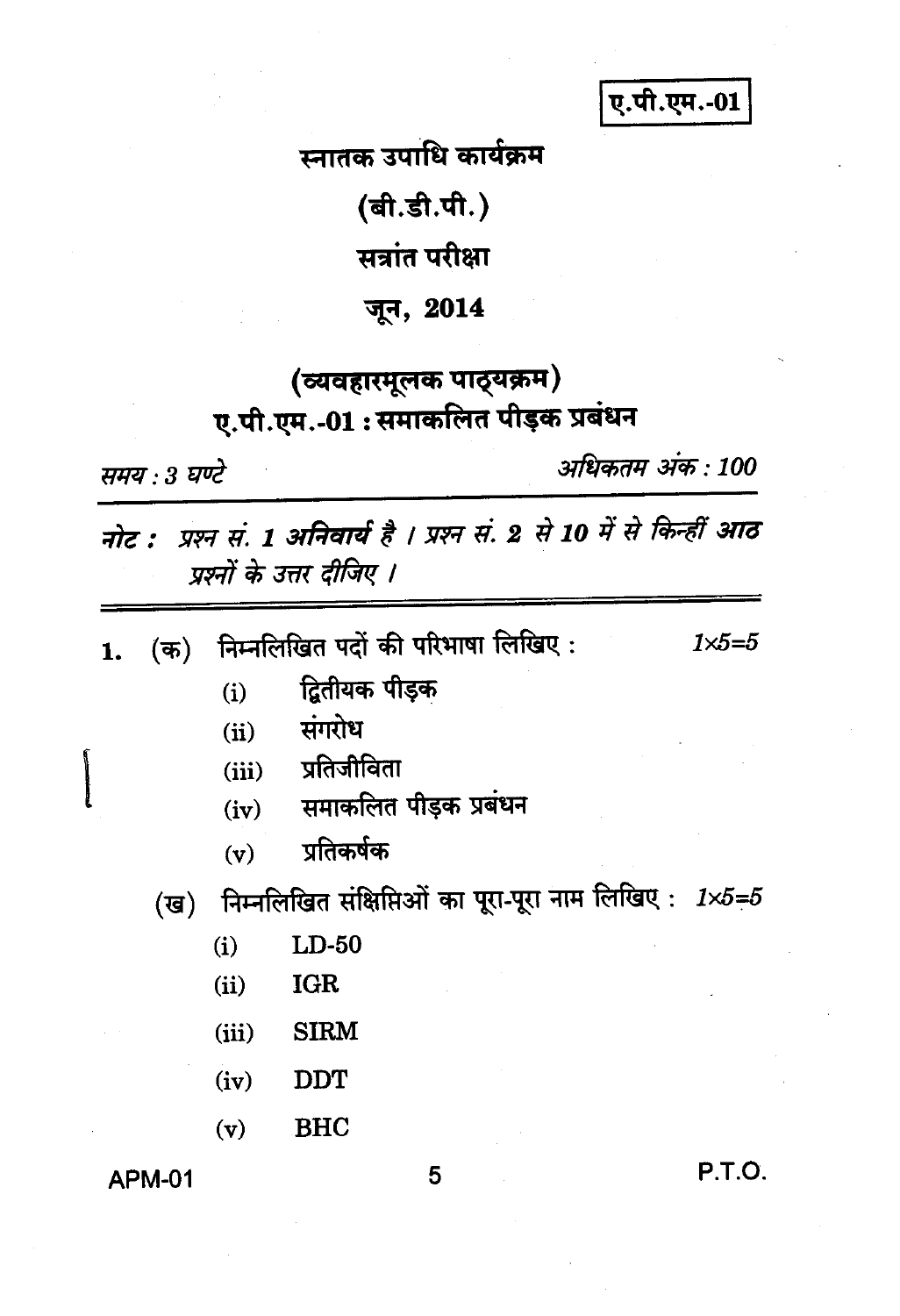(ग) कॉलम I तथा कॉलम II का मिलान कीजिए :  $1 \times 5 = 5$ 

कॉलम – ा कॉलम – II  $(A)$ पौधे को मार देता है कवक  $(i)$ उत्परिवर्तन  $(B)$  $(ii)$  आर्थोपोड  $(C)$ पादप आविषाल जैव-पीडकनाशी  $(iii)$ केकडे खाद्य-शृंखला (D)  $(iv)$ का परस्पर जुड़ना  $(E)$ वंशागत बदलाव खाद्य जाल  $(v)$ 

रिक्त स्थानों की पूर्ति कीजिए : (घ)  $1\times5=5$ 

- $(i)$ एक पीड़कनाशी जो बरुथी और किलनी के लिए विषैला है, \_\_\_\_\_\_\_\_\_ कहलाता है।
- यौगिक जो कीट पीड़क के भरण में बाधा  $(ii)$ डालते हों, \_\_\_\_\_\_\_\_\_\_ कहलाते हैं।
- संकीर्ण क्यारियों में अलग-अलग फ़सलों का  $(iii)$ रोपण तथा कटाई \_\_\_\_\_\_\_ कहलाता है।
- गैर-वासी जीव जो किसी क्षेत्र में आप्रवेशित  $(iv)$ किया गया हो जहाँ वह प्राकृतिक तौर पर नहीं

पाया जाता, \_\_\_\_\_\_\_\_\_\_\_ कहलाता है।  $(v)$ \_\_\_\_\_\_\_\_\_\_ पीड़क कभी-कभार फुसलों को आर्थिक क्षति पहुँचाते हैं ।

**APM-01** 

6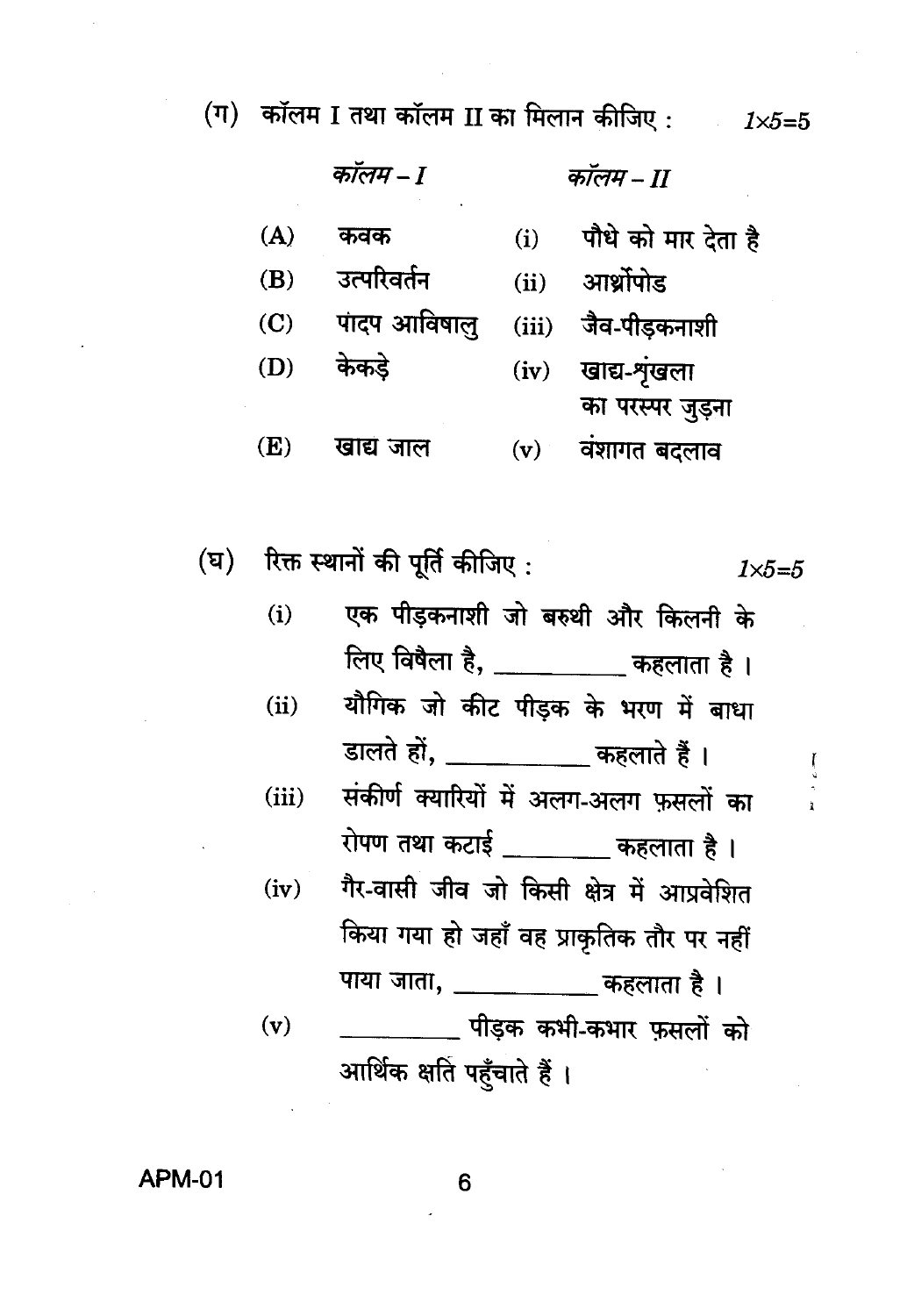IPM की मुख्य युक्तियों तथा नीतियों का वर्णन कीजिए।  $2.$ 

- निम्नलिखित के बीच अंतर बताइए: 3.
	- (क) जैविक तथा रासायनिक नियंत्रण
	- (ख) एकाहारी तथा विविधाहारी पीड़क
	- (ग) अंतरफ़सल तथा बहफ़सल पैदावार
	- (घ) सामान्य संतुलन स्थिति तथा आर्थिक क्षति स्तर
- निम्नलिखित में से किन्हीं *दो* पर संक्षिप्त टिप्पणियाँ लिखिए: 4.  $5 \times 2 = 10$ 
	- (क) सतत् कृषि
	- (ख) बंध्य कीट तकनीक (SIT)
	- (ग) निमेटोड द्वारा होने वाली क्षति
- कीटों के उन विशिष्ट लक्षणों का वर्णन कीजिए जो उन्हें Б. सफल पीडक बनाते हैं । 10
- (क) भंडारित अनाज के पीड़कों के प्रबंधन के विषय में 6. वर्णन कीजिए ।
	- भारत में पीड़क प्रबंधन हेतु उपग्रह सुदूर संवेदन के (ख) अनुप्रयोग का वर्णन कीजिए । 5
- आनुवंशिक इंजीनियरी क्या है ? पीड़क प्रबंधन में इसकी 7. भूमिका की  $Bt$  कपास के विशेष संदर्भ में व्याख्या कीजिए। 10
- (क) जैव-पीडकनाशियों के विभिन्न प्रकार क्या हैं ? किसी 8. *एक* जैव-पीड़कनाशी का वर्णन कीजिए । 5
	- भारत के कीटनाशी अधिनियम, 1968 का वर्णन (ख) 5 कीजिए ।

 $\overline{7}$ 

**APM-01** 

5

P.T.O.

 $2\frac{1}{2}$ ×4=10